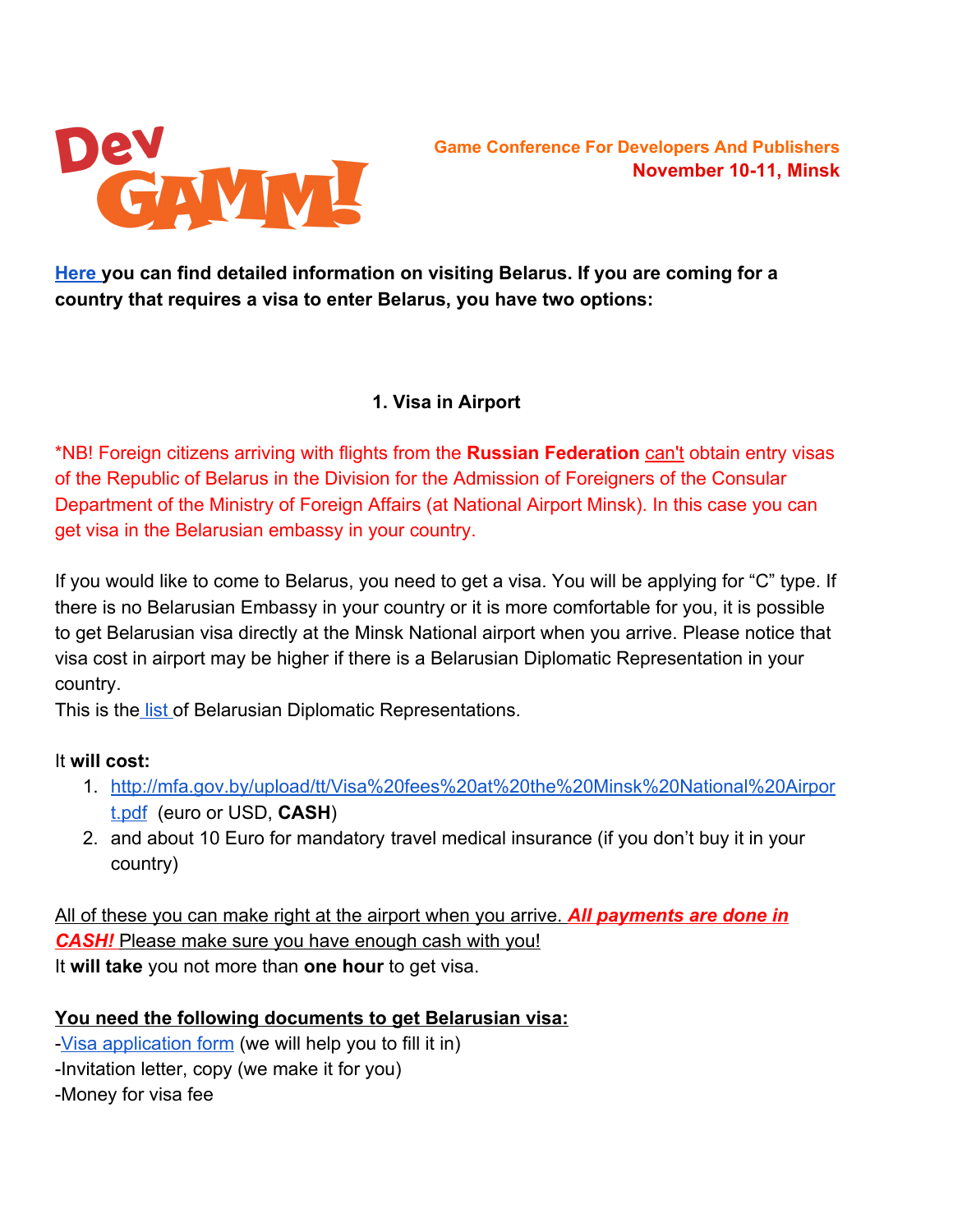Passport

One photo 3.5\*4.5 cm

- Medical insurance - you can buy it in the airport (10 Euro, CASH) or in your country.

# *If you're going to buy medical insurance in your country, please, pay attention to the following information:*

The medical insurance contract with foreign insurance organization must be **in English** and:

- *сontain the name of a foreign insurance company and an indication of its location, telephones of foreign insurance organizations or international assistance services, as well as the surname, first name, middle name (if available) of a foreign citizen;*
- *be valid at the t erritory of the Republic of Belarus;*
- be valid for a **period of temporary stay** or temporary residence of foreign citizens in the Republic of Belarus;
- provide the limit of indemnity not less than **EUR 10 000**.

A medical insurance contract with foreign insurance organization can be **confirmed by an insurance policy, an insurance card or other document** containing the above mentioned information about the medical insurance contract)

To **make invitation letter** we need the following information:

Your passport scan Name of the company name and your position in the company Company's business in one sentence Full name and address of your company Country of current living Dates of your stay

## **Fill in [this form](http://devgamm.com/minsk2016/wp-content/uploads/2016/08/Visa-Invitation-Request_Belarus.doc) and send it to [contact@devgamm.com](mailto:contact@devgamm.com) together with passport scan.**

We do appreciate if you provide us with all the required information as soon as possible as we need **4 days** to make all the documents + **3 days prior visit date** we need to provide original of invitation letter to the airport (where visa will be issued).

If you have any questions – do not hesitate to email **[contact@devgamm.com](mailto:contact@devgamm.com)**

*Please, be informed that visa support documents should be submitted to the Consular Department of the Ministry of Foreign Affairs (DAF) by the inviting organization/person not later than 2 business days before expected date of arrival.*

Also we need 2 extra days to prepare the invitation visa letter for you, deliver it to the airport, get an *approval from DAF and send the copy of the approval to you by email.*